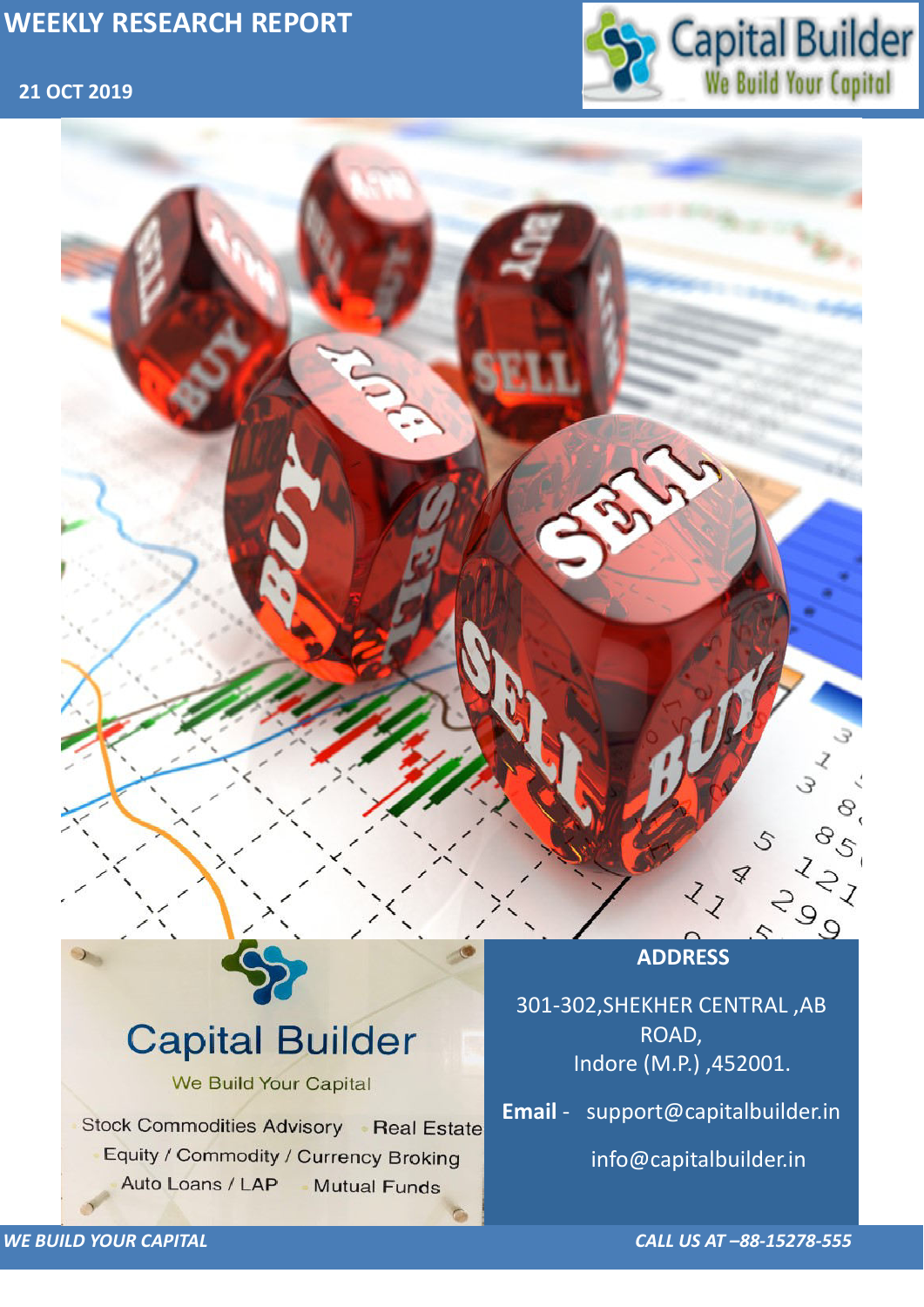### **21 OCT 2019**

*WE BUILD YOUR CAPITAL CALL US AT –88-15278-555*



"India used to be a net exporter of copper cathodes till FY18. Now with the closure of the Tuticorin smelter, the drop in domestic production has led to the domino effect of increasing the country's imports and decreasing its exports. India has become a net importer of refined copper after 18 years,"

10 countries with the highest gold reserves; find out where India stands

The top spot on the list is taken by United States, which has 8133.53 metric tons of gold reserves as of June 2019.

Japan's extended exports slump could push BoJ to ease next week

A bitter Sino-U.S. trade war and slowing growth in China have heightened the risks of a global recession, darkening the outlook for Japan's economy, the world's third-largest.

Country's second largest private sector lender HDFC Bank, on October 19, has reported a healthy 26.75 percent year-onyear (YoY) growth in profit for the quarter that ended on September 2019 with stable asset quality.

UltraTech Cement has reported 72.3 percent jump in its second quarter standalone net profit at Rs 639 crore against Rs 371 crore in the same period last year. The company's revenue rose 4.3 percent at Rs 9,254 crore against Rs 8,869 crore, YoY.

# **Top Nifty50 Losers Weekly [IndusInd Bank](https://money.rediff.com/companies/indusind-bank/14030054)**  $\left| \frac{1,342.65}{1,342.65} \right|$  + 7.36 **COMPANY VALUE CHANGE [Bharti Airtel](https://money.rediff.com/companies/bharti-airtel/15200022) 1988** -2.55 **[Infosys](https://money.rediff.com/companies/infosys/13020007) 2.32 and 2.32 and 2.32 and 2.32 and 2.32 [Hindalco Indus.](https://money.rediff.com/companies/hindalco-indus/15040001)** 187.40  $\left| \cdot 0.69 \right|$

Earnings before interest, tax, depreciation and amortisation (EBITDA) was up 29.2 percent at Rs 1,813 crore against Rs 1,403 crore.

Prime Minister Boris Johnson will try to put his Brexit deal to a vote in parliament on Monday after he was forced by his opponents to send a letter seeking a delay from the European Union.

French oil company Total has signed a deal with Chinese state -owned Zhejiang Energy Group (ZEG) to create a joint venture company to supply and delivery marine fuels in the Chinese region of Zhoushan, the companies said on October 21.

Global economic risks call for strengthening multilateral cooperation: Nirmala Sitharaman

The IMF should provide solutions that are specific to im-



portant growth geographies to help alleviate the current conundrum,

FPIs pour in Rs 5,072 crore into Indian capital markets in October so far

In the preceding month, FPIs had invested a net Rs 6,557.8 crore in the domestic capital markets (both equity and debt).

The 30-share Sensex closed 246 points, or 0.63 percent higher at 39,298.38, with 24 stocks in the green, while Nifty finished 76 points, or 0.65 percent up at 11,661.85, with 35 stocks up and 15 down.

#### **Weekly Indices Change**

| <b>INDEX</b>                      | <b>CLOSE</b> | <b>P.CLOSE</b> | <b>CHANGES %</b> |  |  |  |  |  |
|-----------------------------------|--------------|----------------|------------------|--|--|--|--|--|
| <b>SENSEX</b>                     | 38014.62     | 37384.99       | 1.68%            |  |  |  |  |  |
| <b>NIFTY</b>                      | 11274.2      | 11075.9        | 1.79%            |  |  |  |  |  |
| <b>MIDCAP</b>                     | 14120.07     | 13665.59       | 3.33%            |  |  |  |  |  |
| <b>SMLCAP</b>                     | 13204.25     | 13013.05       | 1.47%            |  |  |  |  |  |
| <b>METAL</b>                      | 9317.52      | 9093.61        | 2.46%            |  |  |  |  |  |
| <b>OIL&amp;GAS</b>                | 13892.82     | 13639.34       | 1.86%            |  |  |  |  |  |
| <b>AUTO</b>                       | 17080.54     | 16541.65       | 3.26%            |  |  |  |  |  |
| <b>TECK</b>                       | 7604.71      | 7765.82        | $-2.07%$         |  |  |  |  |  |
| <b>BANKEX</b>                     | 32625.31     | 31681.15       | 2.98%            |  |  |  |  |  |
| IT                                | 15579.31     | 15968.6        | $-2.44%$         |  |  |  |  |  |
| <b>FMCG</b>                       | 11290.35     | 10883.98       | 3.73%            |  |  |  |  |  |
| HC                                | 13016.57     | 13022.7        | $-0.05%$         |  |  |  |  |  |
| <b>PSU</b>                        | 6698.72      | 6658.05        | 0.61%            |  |  |  |  |  |
| <b>INDEX</b>                      | <b>CLOSE</b> | <b>P.CLOSE</b> | <b>% CHANGE</b>  |  |  |  |  |  |
| <b>DOW</b>                        | 26935.1      | 27219.5        | $-1.04%$         |  |  |  |  |  |
| <b>NASDAQ</b>                     | 8,117.67     | 8,176.71       | $-0.72%$         |  |  |  |  |  |
| <b>FTSE</b>                       | 7344.92      | 7367.46        | $-0.31%$         |  |  |  |  |  |
| <b>NIKKEI</b>                     | 22079.1      | 21988.3        | 0.41%            |  |  |  |  |  |
| <b>HANGSENG</b>                   | 26241        | 27097          | $-3.16%$         |  |  |  |  |  |
| <b>Top Nifty50 Gainers Weekly</b> |              |                |                  |  |  |  |  |  |
| <b>COMPANY</b>                    |              | <b>VALUE</b>   | <b>%CHANGE</b>   |  |  |  |  |  |
| <b>YES Bank Ltd.</b>              |              | 51.40          | $+28.18$         |  |  |  |  |  |
| <b>Indiabulls Housing F</b>       |              | 231.20         | $+16.89$         |  |  |  |  |  |
| <b>Eicher Motors</b>              |              | 20,275.90      | $+10.63$         |  |  |  |  |  |
| <b>Coal India</b>                 |              | 205.95         | $+8.34$          |  |  |  |  |  |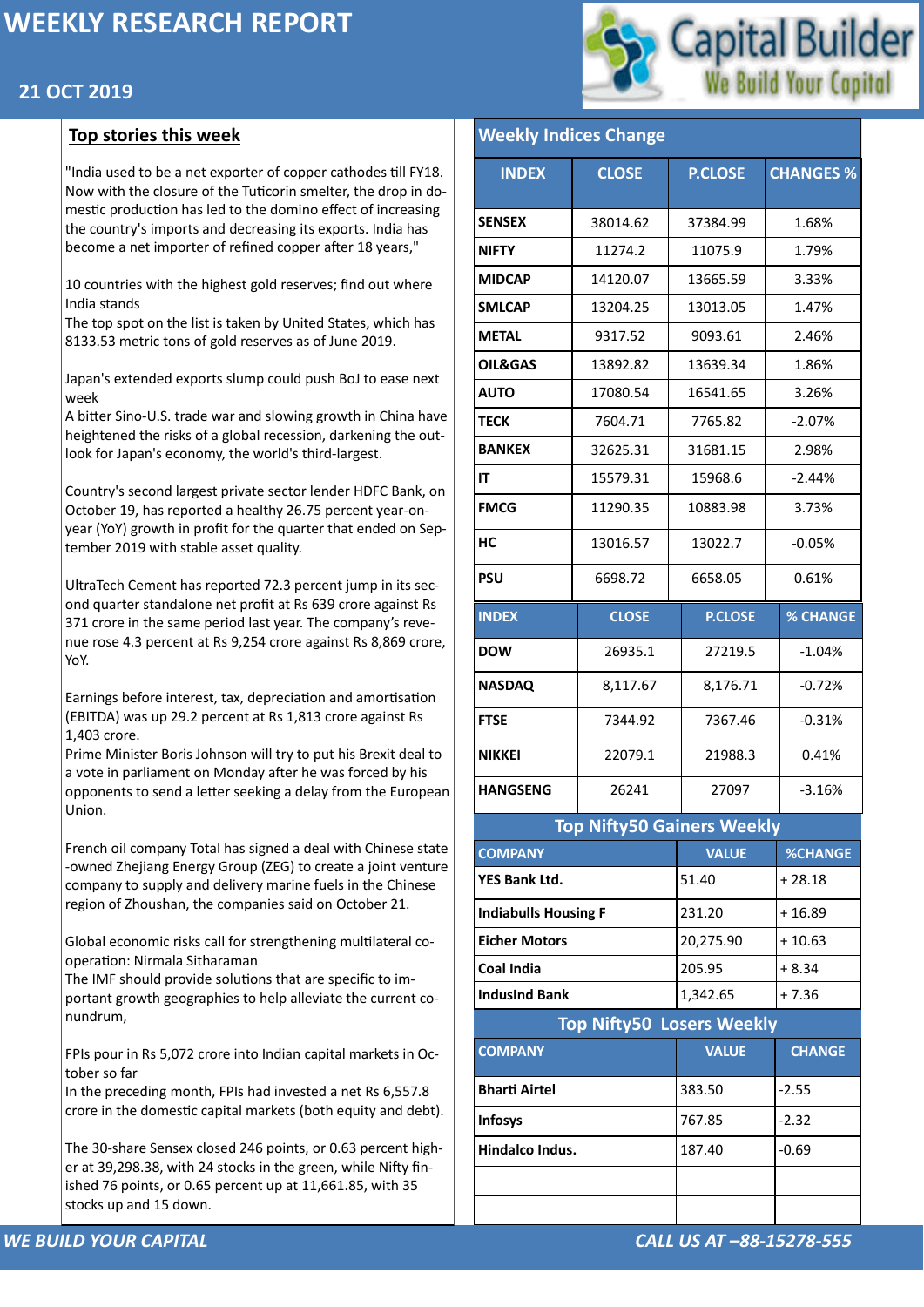#### **21 OCT 2019**

**Weekly Indices Recommendati** 

| <b>INDICES</b>               | S <sub>2</sub> | S <sub>1</sub> | <b>PIVOTS</b> | R1    | R2                       |
|------------------------------|----------------|----------------|---------------|-------|--------------------------|
| <b>NIFTY</b>                 | 11149          | 11406          | 11545         | 11801 | 11940                    |
| <b>BANK NIFTY</b>            | 27598          | 28359          | 28804         | 29565 | 30010                    |
| <b>WE BUILD YOUR CAPITAL</b> |                |                |               |       | CALL US AT -88-15278-555 |







**STRATEGIES:-** Technically on the daily charts we see minor support on the downside for nifty 50 index lies at 11400 levels, whereas minor resistance on the upside is capped around 11800-11850 levels. If nifty 50 index breaches minor support on the downside and closes below it, we may see fresh break down and index can drag towards major support on lower side around 11300 and if breaches minor resistance on the upside and closes above it, we may see fresh breakout and index can head towards higher levels around 12000.



**STRATEGIES:-** Technically on the daily charts we see minor support on the downside for NIFTY BANK index lies at 28500 levels,

whereas minor resistance on the upside is capped around 29550-29600 levels.

If NIFTY BANK index breaches minor support on the downside and closes below it, we may see fresh break down and index can drag towards major support on lower side around 27800 and if breaches minor resistance on the upside and closes above it, we may see fresh breakout and index can head towards higher levels around 30100.

Currently NIFTY BANK index is trading above 200 days exponential moving average and suggests long term trend is bullish.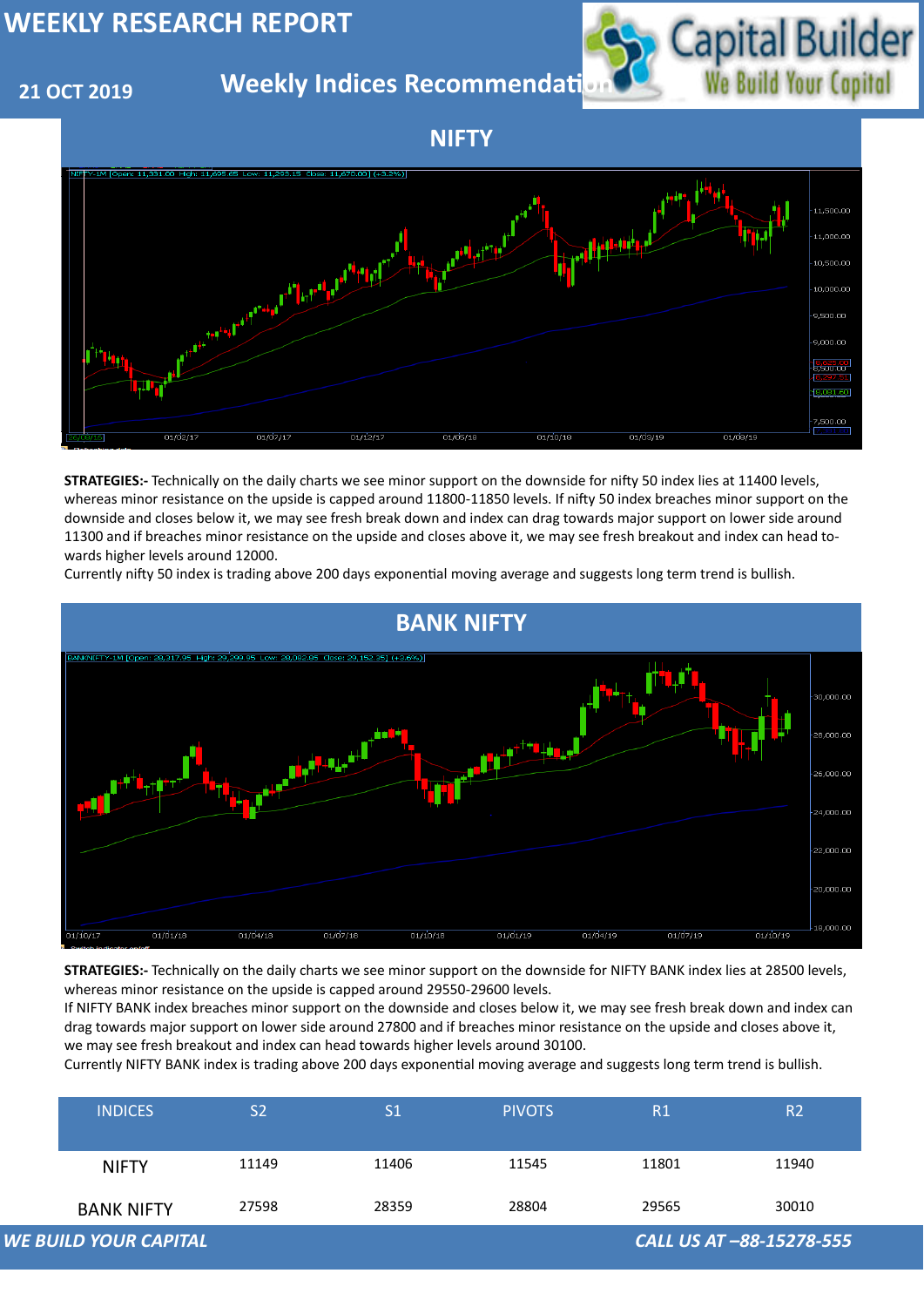#### **21 OCT 2019**



*WE BUILD YOUR CAPITAL CALL US AT –88-15278-555*

## **EQUITY CASH & FUTURE**

#### **STOCK RECOMMENDATIONS [FUTURE]**

- **1. CANBK**
- **2. NIITTECH**



CANBK is looking BULLISH on charts we advise you to BUY ABOVE 190 with a stop loss 185 for the target of 195-203.





#### **WE BUILD YOUR CAPITAL**

NIITTECH is looking BULLISH on charts. We advice you to BUY ABOVE 1410 with a stop loss of 1350 for the target of 1460-1560